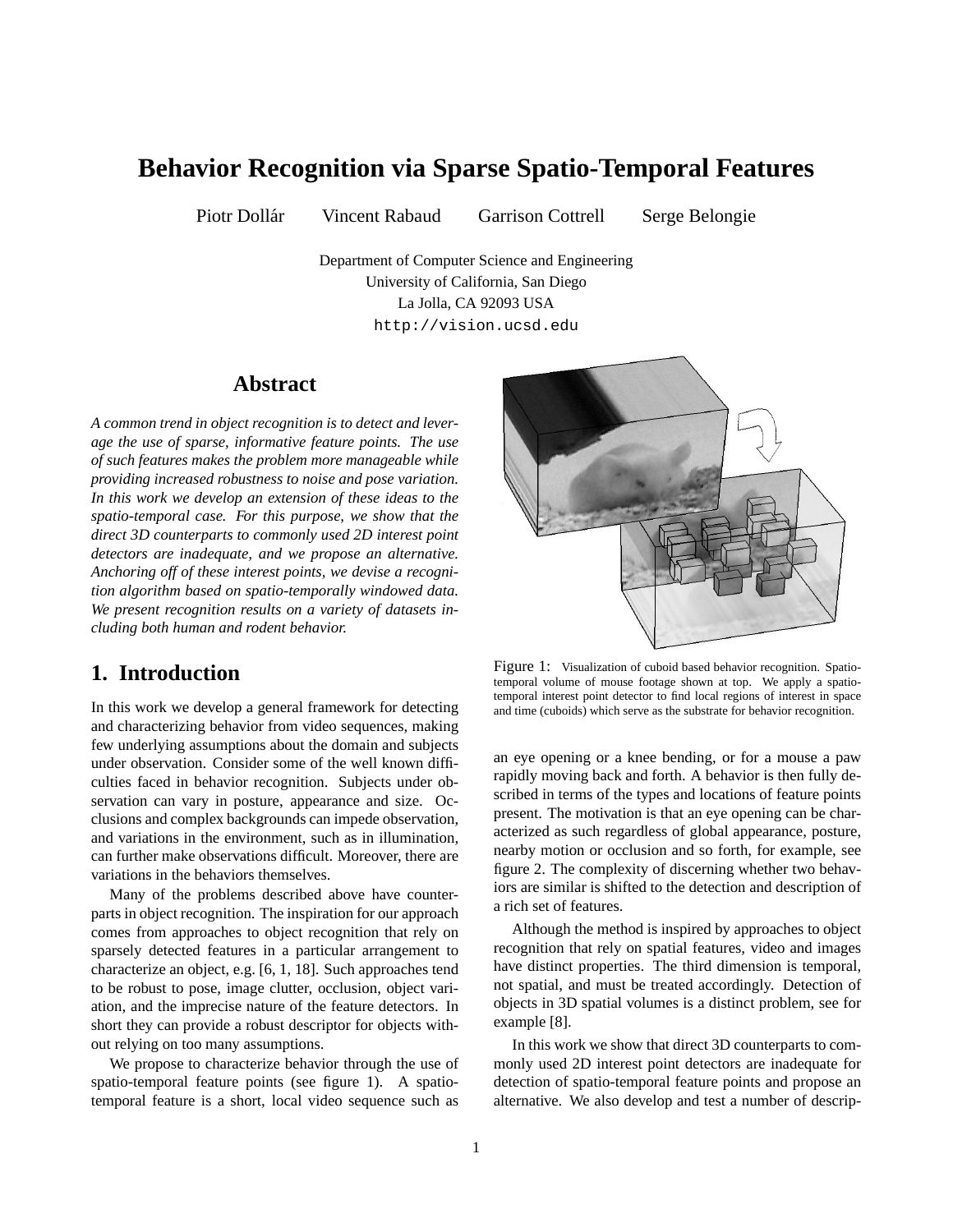

Figure 2: Example of six cuboids extracted from each of two different sequences of grooming, a single frame shown from each original sequence. Each cuboid is shown flattened with respect to time. Note that although the posture of the mouse is quite different in the two cases, three of the six cuboids (shown in the top three rows) for each mouse are quite similar. The other three have no obvious correspondences although its very hard to perceive what these are without motion.

tors to characterize the cuboids of spatio-temporally windowed data surrounding a feature point. Cuboids extracted from a number of sample behaviors from a given domain are clustered to form a dictionary of cuboid prototypes. The only information kept from all subsequent video data is the location and type of the cuboid prototypes present. We argue that such a representation is sufficient for recognition and robust with respect to variations in the data. We show applications of this framework, utilizing a simple behavior descriptor, to three datasets containing human and mouse behaviors, and show superior results over a number of existing algorithms.

The structure of the paper is as follows. In Section 2 we discuss related work. We describe our algorithm in Section 3. In Section 4 we present a detailed comparison of the performance of our algorithm versus existing methods on various datasets. We conclude in Section 5.

## **2. Related Work**

Tracking and behavior recognition are closely related problems, and in fact many traditional approaches to behavior recognition are based on tracking models of varying sophistication, from paradigms that use explicit shape models in either 2D or 3D to those that rely on tracked features; for a broad overview see [9]. The basic idea is that given a tracked feature or object, its time series provides a descriptor that can be used in a general recognition framework.

In the domain of human behavior recognition for example, an entire class of approaches for recognition is based on first recovering the location and pose of body parts, see for example [29, 3]. However, it is unclear how to extend paradigms that rely on articulated models in either 2D or 3D to domains where behavior is not based on changes in configurations of rigid parts, as is the case for recognition of rodent behavior. Perhaps more fundamental, however, is that even in domains where explicit shape models are applicable, it is often very difficult to fit the models to the data accurately.

Another class of approaches performs recognition by first tracking a number of spatial features. [27] use spatial arrangements of tracked points to distinguish between walking and biking, using the intuition that people can identify such behaviors from Johansson displays. [24] use view invariant aspects of the trajectory of a tracked hand to differentiate between actions such as opening a cabinet or picking up an object. Recognition can also proceed from tracked contours, such as in [13].

In response to the practical difficulties of feature and contour tracking, [23] and [28] introduced the framework of 'tracking as repeated recognition,' in which the recovery of pose and body configuration emerges as a byproduct of frame-by-frame recognition using a hand labeled dataset of canonical poses. These approaches are based on the comparison of Canny edges. While the assumptions of edge detection are less restrictive than those of feature or contour tracking, it is still unreliable in domains with cluttered or textured backgrounds or in which the object of interest has poor contrast.

The work of Efros et al. [5] focuses on the case of low resolution video of human behaviors, targeting what they refer to as 'the 30 pixel man.' In this setting they propose a spatio-temporal descriptor based on optical flow measurements, and apply it to recognize actions on ballet, tennis and football datasets. Our proposed method bears some similarity to this approach, but is categorically different in that it uses local features rather than a global measurement. Earlier approaches in this vein are those of [30] and [4]. In [30] for example, Zelnik-Manor and Irani use descriptors based on global histograms of image gradients at multiple temporal scales. The approach shows promise for coarse video indexing of highly visually distinct actions. We examine the approaches of [30] and [5] in more detail in section 4.3.

Most closely related to our work is that of [26], who also use sparsely detected spatio-temporal features for recognition, building on the work on spatio-temporal feature detectors by [17]. They show promising results in human behavior recognition, demonstrating the potential of a method based on spatio-temporal features in a domain where explicit shape models have traditionally been used. The spatio-temporal detector, feature descriptor and behavior descriptor employed in their approach differ from ours. Their method assumes fixed length behaviors, and the similarity between a pair of behaviors is found using a greedy match of the features where multiple features can map to the same corresponding feature.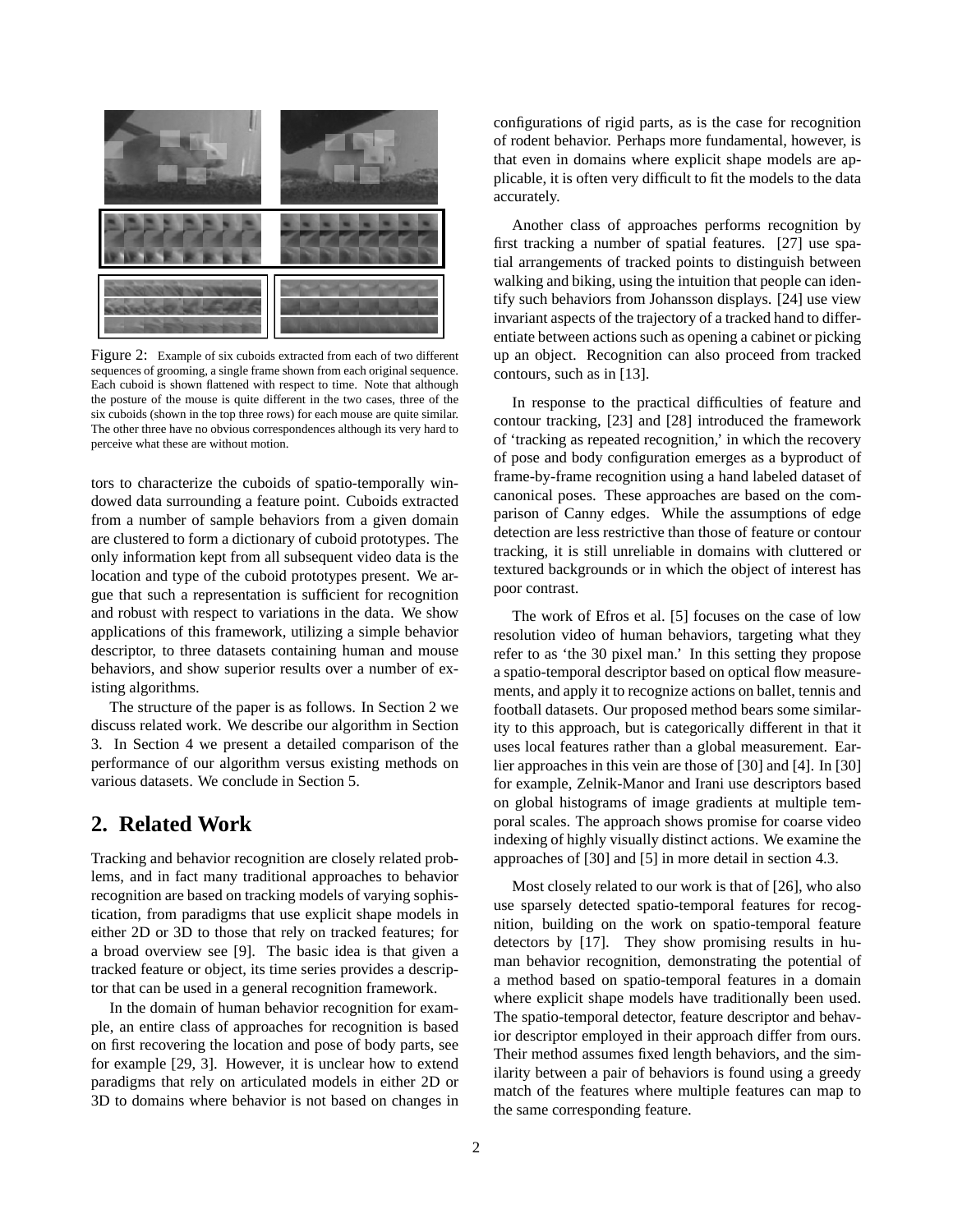## **3. Proposed Algorithm**

In the following sections we describe our algorithm in detail. In Section 3.1 we talk about detection of spatial interest points and extensions to the spatio-temporal domain. We describe cuboids in more detail in Section 3.2, and in Section 3.3 we describe the use and importance of cuboid prototypes. We describe the very simple behavior descriptor used in all of our experiments in Section 3.4.

### **3.1. Feature Detection**

A variety of methods exist to detect interest points in the spatial domain, for an extensive review and comparison of methods see [25]. Typically, a response function is calculated at every location in the image and feature points correspond to local maxima.

One of the most popular approaches to interest point detection in the spatial domain is based on the detection of corners, such as [11, 7]. Corners are defined as regions where the local gradient vectors point in orthogonal directions. The gradient vectors are obtained by taking the first order derivatives of a smoothed image  $L(x, y, \sigma)$  =  $I(x, y) * g(x, y, \sigma)$ , where g is the Gaussian smoothing kernel.  $\sigma$  controls the spatial scale at which corners are detected. The response strength at each point is then based on the rank of the covariance matrix of the gradient calculated in a local window. Different measures of the rank lead to slightly different algorithms.

Another common approach is to use the Laplacian of Gaussian (LoG) for the response function. For example, Lowe [19] proposes to use an approximation of the LoG based on the difference of the image smoothed at different scales. Specifically, his response function is  $D =$  $(g(\cdot; k\sigma) - g(\cdot; \sigma)) * I = L(\cdot; k\sigma) - L(\cdot; \sigma)$  where k is a parameter that controls the accuracy of the approximation;  $D$  tends to the scale normalized LoG as  $k$  goes to 1. Under varying conditions either the LoG or Harris detector may have better performance; [21] proposes a technique that incorporates both approaches.

Kadir and Brady [14] approach feature detection with the specific goal of detecting features for object recognition. They define a local measure of patch complexity and look for points the maximize this measure spatially and across scales. Motivation for this type of approach is that salient point are precisely those which maximize discriminability between the objects. This feature detector was used by [6] in their object recognition framework.

#### **3.1.1. Extensions to the Spatio-Temporal Case**

The general idea of interest point detection in the spatiotemporal case is similar to the spatial case. Instead of an image  $I(x, y)$ , interest point detection must operate on a stack of images denoted by  $I(x, y, t)$ . Localization must proceed not only along the spatial dimensions  $x$  and  $y$  but also the temporal dimension  $t$ . Likewise, detected features also have temporal extent.

The only spatio-temporal interest point operator that we know of is an extension of the Harris corner detect to the 3D case, which has been studied quite extensively by Laptev and Lindeberg (for a recent work see [17]). The basic idea is simple and elegant. Gradients can be found not only along  $x$  and  $y$ , but also along  $t$ , and spatio-temporal corners are defined as regions where the local gradient vectors point in orthogonal directions spanning  $x$ ,  $y$  and  $t$ . Intuitively, a spatio-temporal corner is an image region containing a spatial corner whose velocity vector is reversing direction. The second moment matrix is now a  $3 \times 3$  matrix, and the response function is again based on the rank of this matrix.

The generalized Harris detector described above has many interesting mathematical properties, and in practice it is quite effective at detecting spatio-temporal corners. As mentioned [26] used spatio-temporal features detected by the generalized Harris detector to build a system that distinguishes between certain human behaviors. The behaviors their method can discriminate amongst, including walking, jogging, running, boxing, clapping and waving, are in fact well characterized by the reversal in the direction of motion of arms and legs. Hence these behaviors give rise to spatiotemporal corners, so the technique is well suited for dealing with their dataset.

In certain problem domains, e.g., rodent behavior recognition or facial expressions, we have observed that true spatio-temporal corners are quite rare, even when seemingly interesting motion is occurring. Sparseness is desirable to an extent, but features that are too rare can prove troubling in a recognition framework, as observed by Lowe [19].

In addition to the rarity of spatio-temporal corners, a more general question that remains unanswered is whether spatio-temporal corners are in fact the features one needs for general behavior recognition. Analogous to useful features for object recognition, we are interested in precisely those features that maximize discrimination between behaviors. Consider two examples, the jaw of a horse chewing on hay and the spinning wheel of a bicycle. Neither example gives rise to a spatio-temporal corner as the motions are subtle and gradually changing, yet both seem like particularly relevant features for behavior recognition.

We propose an alternative spatio-temporal feature detector for our behavior recognition framework. We have explicitly designed the detector to err on the side of detecting too many features rather than too few, noting that object recognition schemes based on spatial interest points deal well with irrelevant and possibly misleading features generated by scene clutter and imperfect detectors [19]. The resulting representation is still orders of magnitude sparser than a direct pixel representation.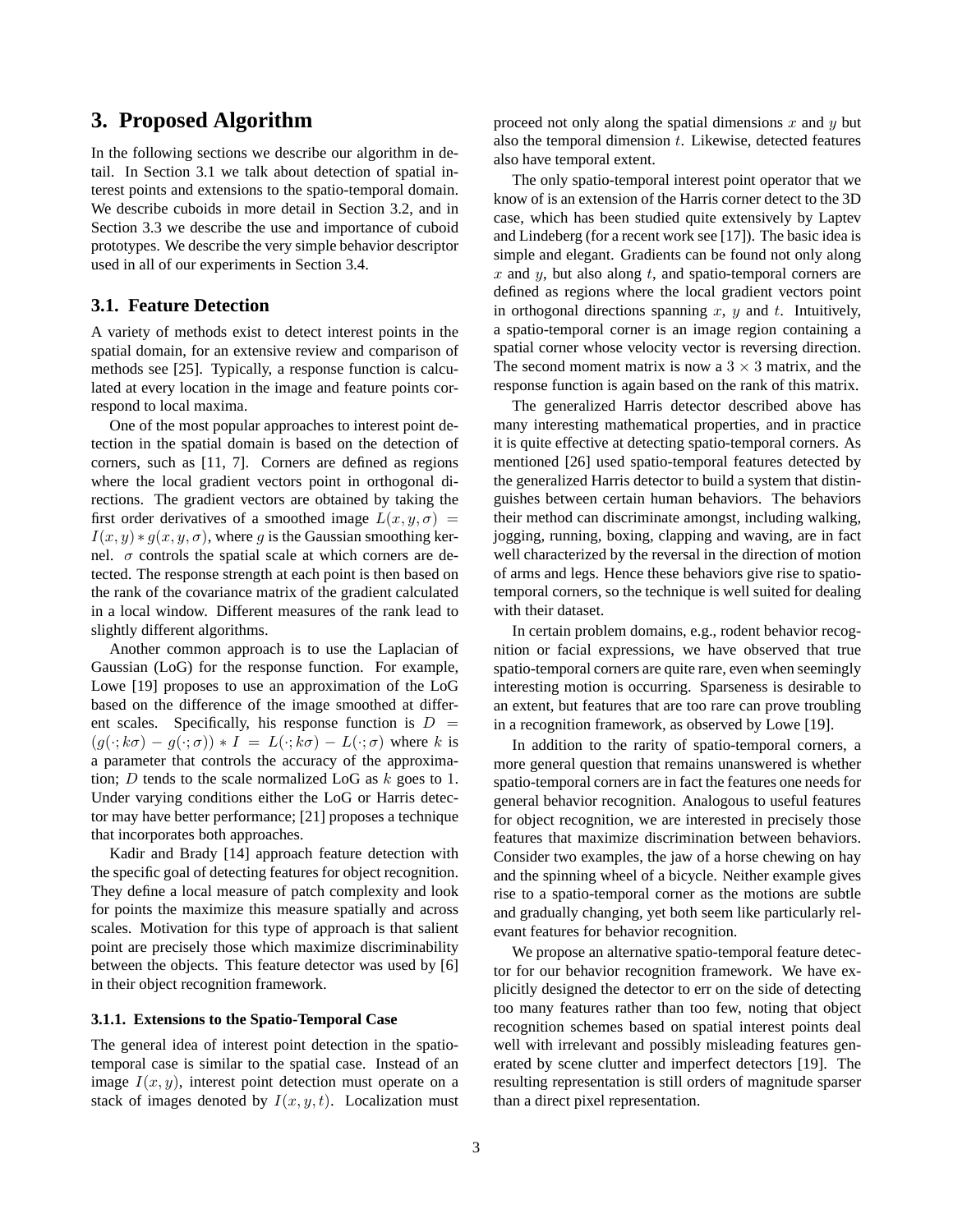Like much of the work on interest point detectors, our response function is calculated by application of separable linear filters. We assume a stationary camera or a process that can account for camera motion. The response function has the form  $R = (I * g * h_{ev})^2 + (I * g * h_{od})^2$  where  $g(x, y; \sigma)$  is the 2D Gaussian smoothing kernel, applied only along the spatial dimensions, and  $h_{ev}$  and  $h_{od}$  are a quadrature pair [10] of 1D Gabor filters applied temporally. These are defined as  $h_{ev}(t;\tau,\omega) = -\cos(2\pi t\omega)e^{-t^2/\tau^2}$ and  $h_{od}(t;\tau,\omega) = -\sin(2\pi t\omega)e^{-t^2/\tau^2}$ . In all cases we use  $\omega = 4/\tau$ , effectively giving the response function R two parameters  $\sigma$  and  $\tau$ , corresponding roughly to the spatial and temporal scale of the detector.

The detector is tuned to fire whenever variations in local image intensities contain periodic frequency components. In general there is no reason to believe that only periodic motions are interesting. Periodic motions, such as a bird flapping its wings, will indeed evoke the strongest responses, however, the detector responds strongly to a range of other motions, including at spatio-temporal corners. In general, any region with spatially distinguishing characteristics undergoing a complex motion can induce a strong response. Areas undergoing pure translational motion will in general not induce a response, as a moving, smoothed edge will cause only a gradual change in intensity at a given spatial location. Areas without spatially distinguishing features cannot induce a response.

#### **3.2. Cuboids**

At each interest point (local maxima of the response function defined above), a cuboid is extracted which contains the spatio-temporally windowed pixel values. The size of the cuboid is set to contain most of the volume of data that contributed to the response function at that interest point; specifically, cuboids have a side length of approximately six times the scale at which they were detected.

To compare two cuboids, a notion of similarity needs to be defined. Given the large number of cuboids we deal with in some of the datasets (on the order of  $10^5$ ), we opted to use a descriptor that could be computed once for each cuboid and compare using Euclidean distance.

The simplest cuboid descriptor is a vector of flattened cuboid values. More generally, a transformation can be applied to the cuboid, such as normalization of the pixel values, and given the transformed cuboid, various methods can be employed to create a feature vector, such as histogramming. The goal of both phases is to create a descriptor with invariance to small translations, slight variation in appearance or motion, changes in lighting, and so on, while retaining the descriptor's discriminative power. Instead of trying to predict the right balance between invariance and discriminative power, we design a number of descriptors and test each in our recognition framework.



Figure 3: Shown is the intra and inter class performance of our recognition method on the face dataset using different cuboid descriptors. The full algorithm, dataset and methodology are discussed later, the sole purpose of this figure is to give a sense of the relative performance of the various cuboid descriptors. Recall that the descriptors we use involve first transforming the cuboid into: (1) normalized brightness, (2) gradient, or (3) windowed optical flow, followed by a conversion into a vector by (1) flattening, (2) global histogramming, or (3) local histogramming, for a total of nine methods, along with multi-dimensional histograms when they apply. Using the gradient in any form gave very reliable results, as did using the flattened vector of normalized brightness values.

The transformations we apply to each cuboid include: (1) normalized pixel values, (2) the brightness gradient, and (3) windowed optical flow. The brightness gradient is calculated at each spatio-temporal location  $(x, y, t)$ , giving rise to three channels  $(G_x, G_y, G_t)$  each the same size as the cuboid. To extract motion information we calculate Lucas-Kanade optical flow [20] between each pair of consecutive frames, creating two channels  $(V_x, V_y)$ . Each channel is the same size as the cuboid, minus one frame.

We use one of three methods to create a feature vector given the transformed cuboid (or multiple resulting cuboids when using the gradient or optical flow). The simplest method involves flattening the cuboid into a vector, although the resulting vector is potentially sensitive to small cuboid perturbations. The second method involves histogramming the values in the cuboid. Such a representation is robust to perturbations but also discards all positional information (spatial and temporal). Local histograms, used as part of Lowe's 2D SIFT descriptor [19], provide a compromise solution. The cuboid is divided into a number of regions and a local histogram is created for each region. The goal is to introduce robustness to small perturbations while retaining some positional information. For all the methods, to reduce the dimensionality of the final descriptors we use PCA [12].

Many of the above choices were motivated by research in descriptors for 2D features (image patches). For a detailed review of 2D descriptors see [22]. Other spatio-temporal descriptors are possible. For example, al. [26] used differential descriptors [16] for their spatio-temporal interest points, however, among the descriptors examined for 2D features, differential descriptors are not particularly robust.

We tested the performance of our overall algorithm changing only the cuboid descriptor on a dataset described later in this paper. Results are shown in figure 3. His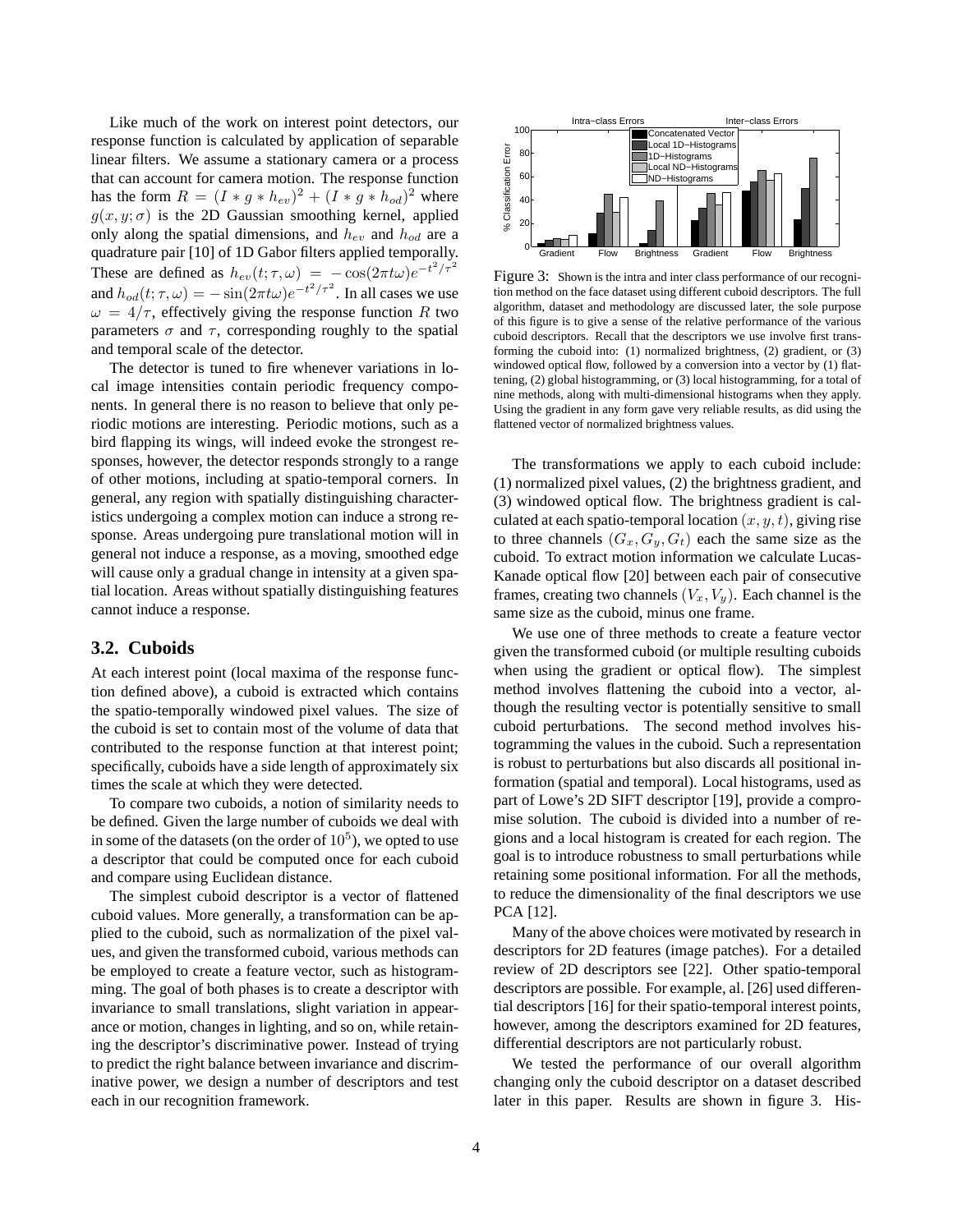tograms, both local and global did not provide improved performance; apparently the added benefit of increased robustness was offset by the loss of positional information. In all experiments reported later in the paper we used the flattened gradient as the descriptor, which is essentially a generalization of the PCA-SIFT descriptor [15].

### **3.3. Cuboid Prototypes**

Our approach is based on the idea that although two instances of the same behavior may vary significantly in terms of their overall appearance and motion, many of the interest points they give rise to are similar. Under this assumption, even though the number of possible cuboids is virtually unlimited, the number of different *types* of cuboids is relatively small. In terms of recognition the exact form of a cuboid becomes unimportant, only its type matters.

We create a library of cuboid prototypes by clustering a large number of cuboids extracted from the training data. We cluster using the k-means algorithm. The library of cuboid prototypes is generated separately for each dataset since the cuboids types are very different in each (mouse cuboids are quite distinct from face cuboids). Clusters of cuboids tend to be perceptually meaningful.

Using cluster prototypes is a very simple yet powerful method for reducing variability of the data while maintaining its richness. After the training phase, each cuboid detected is either assumed to be one of the known types or rejected as an outlier.

Intuitively the prototypes serve a similar function as parts do in object recognition. The definition of parts varies widely in the literature on object recognition, the analogy here is most applicable to the work of [6] and especially [1], who refer to the local neighborhoods of spatially detected interest points as parts. In the case of static face detection, these might include the eyes or hairline features.

### **3.4. Behavior Descriptor**

After extraction of the cuboids the original clip is discarded. The rationale for this is that once the interest points have been detected, together their local neighborhoods contain all the information necessary to characterize a behavior. Each cuboid is assigned a type by mapping it to the closest prototype vector, at which point the cuboids themselves are discarded and only their type is kept.

We use a histogram of the cuboid types as the behavior descriptor. Distance between the behavior descriptors (histograms) can be calculated by using the Euclidean or  $\chi^2$  distance. When more training data is available, we use the behavior descriptor and class labels in a classification framework.

The relative positions of the cuboids are currently not used. Previously mentioned algorithms for object recogni-



Figure 4: Representative frames from clips in each domain: (a) facial expressions, (b) mouse behavior, and (c) human activity.

tion, such as [6] or [1] could be used as models for how to incorporate positional information.

## **4. Experiments**

We explore results in three representative domains: facial expressions, mouse behavior and human activity. Representative frames are shown in figure 4. To judge the performance of our algorithm, we compare to results obtained using three other general activity recognition algorithms on these datasets. Each domain presents its own challenges and demonstrates various strengths and weaknesses of each algorithm tested.

We describe each dataset in detail in the following section, training and testing methodology in Section 4.2, the algorithms used for comparison in Section 4.3, and finally detailed results in Section 4.4.

### **4.1. Datasets**

We compiled the facial expressions and mouse behavior datasets ourselves, they are available for download at http://vision.ucsd.edu. The human activity dataset was collected by [26] and is available online.

The face data involves 2 individuals, each expressing 6 different emotions under 2 lighting setups. The expressions are anger, disgust, fear, joy, sadness and surprise. Certain expressions are quite distinct, such as sadness and joy, others are fairly similar, such as fear and surprise. Under each lighting setup, each individual was asked to repeat each of the 6 expressions 8 times. The subject always starts with a neutral expression, expresses an emotion, and returns to neutral, all in about 2 seconds.

The mouse data includes clips taken from seven fifteen minute videos of the same mouse filmed at different points in the day. The set of behaviors includes drinking, eating, exploring, grooming and sleeping. The number of occurrences and characteristics of each behavior vary substantially for each of the seven videos; clips extracted from each video are kept separate. A total of 406 clips were extracted ranging from 14 occurrences of drinking to 159 occurrences of exploring, each lasting between 1 and 10 seconds. Typical mouse diameter is approximately 120 pixels although the mouse can stretch or compress substantially. All filming was done in the vivarium in which the mice are housed.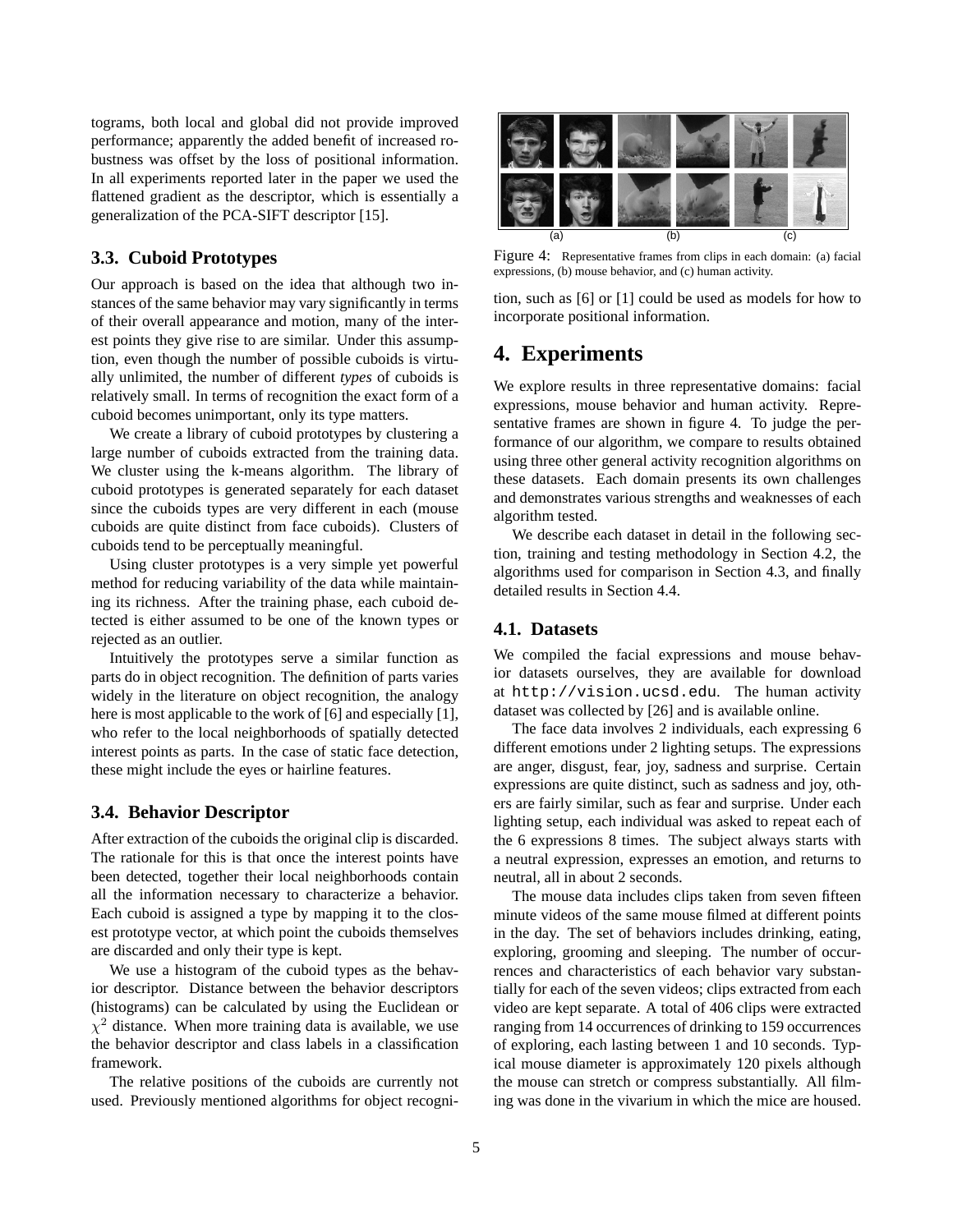The videos were collected with help from veterinarians at the UCSD Animal Care Program, who also advised on how to classify and label the data by hand.

In order to be able to do a full comparison of methods, we also created a greatly simplified, small scale version of the mouse dataset. While the mouse eats, it tends to sit still, and on occasion when it explores it sniffs around but remains stationary. From two different mouse videos we extracted a number of examples of these two behaviors, all of the same (short) duration, and made sure the mouse is spatially centered in each. Data in this form does not benefit our algorithm in any way, however, it is necessary to get results for some of the methods we test against.

The human activity data comes from the dataset collected by [26]. There are 25 individuals engaged in the following activities: walking, jogging, boxing, clapping and waving. We use a subset of the dataset which includes each person repeating each activity 8 times for about 4 seconds each, wearing different clothing (referred to scenarios s1 and s3), for a total of almost 1,200 clips. The clips have been sub-sampled (people are approximately 80 pixels in height) and contain compression artifacts (this is the version of the dataset available online).

### **4.2. Methodology**

We divide each dataset into groups. The groups we chose for the datasets discussed above are as follows: face clips are divided into 4 groups, one group per person per lighting setup; mouse clips are divided into 7 groups, corresponding to each of the source videos; human activity clips are divided into 25 groups, one per person. We analyze the performance of various algorithms trained on a subset of the groups and tested on a different subset. Often, because of the limited amount of data, we use leave one out cross validation to get an estimate of performance.

All algorithms have parameters that need tuning. In all cases that we report results we report the best performance achieved by a given algorithm – parameter sweeps were done for all the algorithms. As can be seen in figure 5 our method is not very sensitive to the exact parameter settings, in fact, aside from the scale of the cuboids we used the same parameter settings on all three datasets. Some of the algorithms also have a random component (for example a clustering phase), in this case any experiment reported is averaged over 20 runs.

When applicable, we focus on reporting relative performance of the algorithms so as to avoid questions of the absolute difficulty of a given dataset.

### **4.3. Algorithms for Comparison**

We compare our approach to three other methods. Each of these is a general purpose behavior recognition algorithm



Figure 5: We tested how sensitive the performance of our method is to various parameter settings on the face dataset. In each of the above curves we plot classification error for 10 different settings of a given parameter with all other parameters kept constant at default, 'reasonable' values. The thing to note is that the overall shape of each curve is very smooth and tends to be bowl shaped. The four parameters shown are: k,  $50 < k <$ 500, the number of clusters prototypes,  $n, 10 \le n \le 200$  the number of cuboids detected per face clips,  $\omega$ ,  $0 < \omega < 1$  the overlap allowed between cuboids, and  $\sigma$ , .2 <  $\sigma$  < 9, the spatial scale of the detector (which also determines the size of the cuboid). Optimal settings were approximately:  $k = 250, n = 30, \omega = .9$  and  $\sigma = 2$ .

that is capable of dealing with low resolution and noisy data. We implement the algorithms of Efros et al. [5] and Zelnik-Manor and Irani [30], we refer to these as EFROS and ZMI, respectively. We also use a variation of our framework based on the Harris 3D corner detector, described previously. We refer to our framework as CUBOIDS and to the variation using the Harris detector as CUBOIDS+HARRIS<sup>1</sup>. Unless otherwise specified we use 1-nearest neighbor classifier with the  $\chi^2$  distance on top of the cuboid representation. We describe EFROS and ZMI in more detail below.

EFROS is used to calculate the similarity of the activity of two subjects using a version of normalized cross correlation on optical flow measurements. Subjects must be tracked and stabilized. If the background is non uniform this can also require figure-ground segmentation. However, when these requirements are satisfied the method has been shown to work well for human activity recognition and has been tested on ballet, tennis and football datasets<sup>2</sup>. EFROS tends to be particularly robust to changes in appearance and has shown impressive results even on very low resolution video.

ZMI works by histogramming normalized gradient measurements from a spatio-temporal volume at various temporal scales, resulting in a coarse descriptor of activity. No assumptions are made about the data nor is tracking or stabilization required. The method's strength lies in distinguishing motions that are grossly different; promising results have been shown on human activities such as running, waving, rolling or hopping. In some sense ZMI and EFROS are complementary algorithms and we could expect one to

<sup>&</sup>lt;sup>1</sup>This algorithm is very different from the work of [26], the only similarity is that both use features detected by the Harris corner detector.

 $2$ Unfortunately, these datasets are no longer available.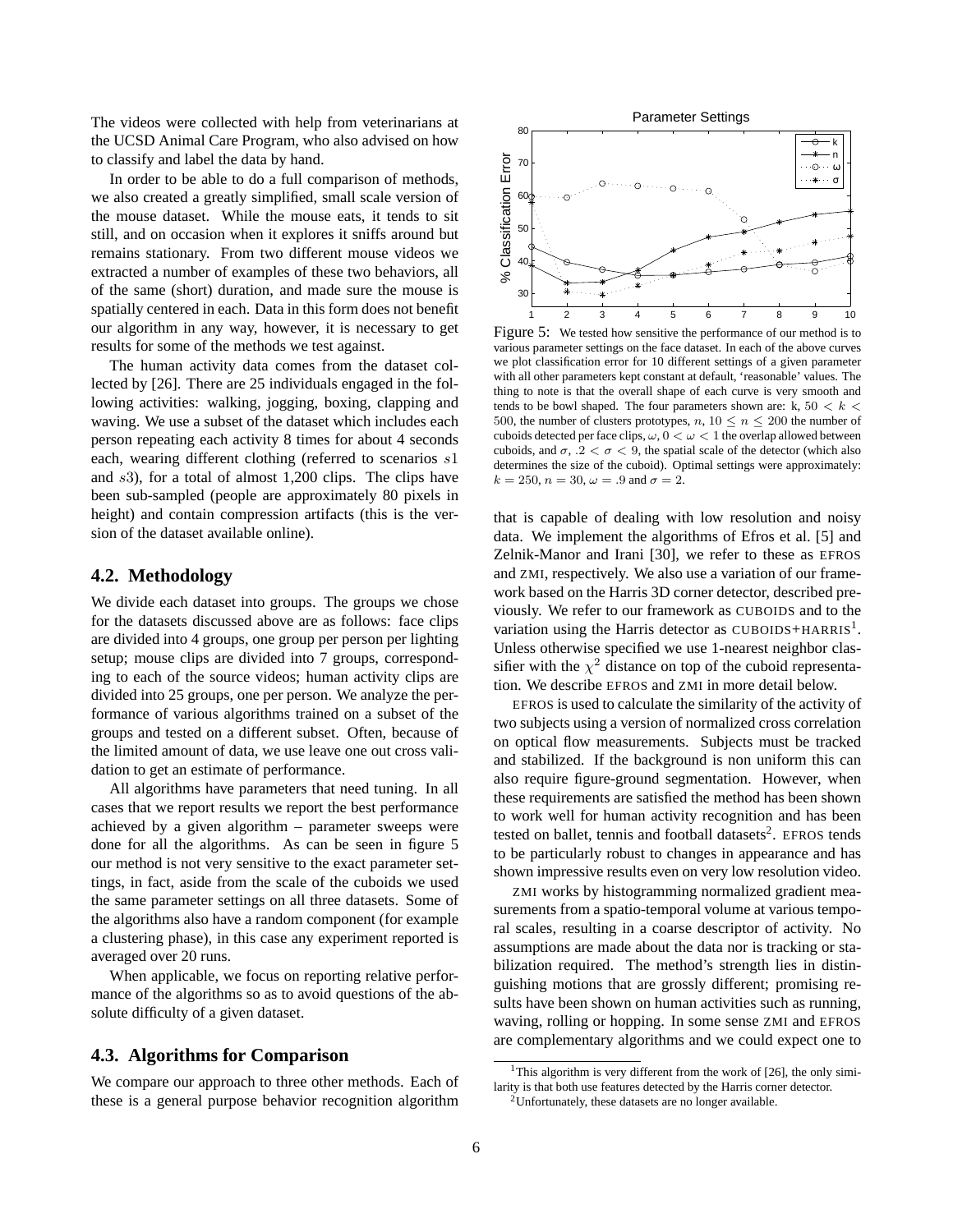

Figure 6: FACE DATASET *Top row:* We investigated how identity and lighting affect each algorithm's performance. In all cases CUBOIDS gave the best results. EFROS and CUBOIDS+HARRIS had approximately equal error rates, except that EFROS tended to perform better under changes in illumination. ZMI was not well suited to discriminating between facial expressions, performing only slightly better than chance . Random guessing would result in 83% error. All algorithms were ran with optimal parameters. *Bottom row:* Inter-class confusion matrices obtained using our method under the first illumination setup on the face data. A majority of the error is caused by anger being confused with other expressions. Subjectively, the two subjects' expression of anger is quite different.

perform well when the other does not.

#### **4.4. Results**

In the following sections we show results on the datasets described above: facial expressions, human activity and mouse behavior. In all experiments on all datasets, CUBOIDS had the highest recognition rate, often by a wide margin. Typically the error is reduced by at least a third from the second best method.

#### **4.4.1. Facial Expression**

In each experiment, training is done on a single subject under one of the two lighting setups and tested on: (1) the same subject under the same illumination<sup>3</sup>, (2) the same subject under different illumination, (3) a different subject under the same illumination, and (4) a different subject under different illumination. Results are shown in figure 6. In all cases CUBOIDS had the highest recognition rates.

#### **4.4.2. Mouse Behavior**

The mouse data presents a highly challenging behavior recognition problem. Differences between behaviors can



Figure 7: MOUSE DATASET *Left:* Confusion matrix generated by CUBOIDS on the full mouse dataset. As mentioned, this dataset presents a challenging recognition problem. Except for a few difficult categories, recognition rates using our method were fairly high. *Right:* Due to the form of the data, a full comparison of algorithms was not possible. Instead, we created a simple small scale experiment and ran all four algorithms on it. CUBOIDS had the lowest error rates, ZMI was a near second on intraclass error. .

be subtle, optical flow calculations tend to be inaccurate, the mouse blends in with the bedding of the cage, and there are no easily trackable features on the mice themselves (the eyes of the mouse are frequently occluded or closed). The pose of the mouse w.r.t. the camera also varies significantly.

Results on the full dataset are presented in figure 7, on the left. The overall recognition rate is around 72%. As mentioned, we also used a simplified, small scale version of the mouse dataset in order to do a full comparison of methods<sup>4</sup>. In both experiments CUBOIDS had the lowest errors, see figure 7, on the right.

#### **4.4.3. Human Activity**

For the human activity dataset we used leave one out cross validation to get the overall classification error. Due to the large size of this dataset, we did not attempt a comparison with other methods<sup>5</sup>. Rather, we provide results only to show that our algorithm works well on a diverse range of data. Confusion matrices for the six categories of behavior are shown in figure 8; the overall recognition rate was over 80%.

## **5. Conclusion**

In this work we have shown the viability of doing behavior recognition by characterizing behavior in terms of spatiotemporal features. A new spatio-temporal interest point detector was presented, and a number of cuboid descriptors were analyzed. We showed how the use of cuboid prototypes gave rise to an efficient and robust behavior descrip-

<sup>&</sup>lt;sup>3</sup>In this case we use leave one out cross validation.

<sup>&</sup>lt;sup>4</sup>EFROS requires a stabilized figure, and with a non-uniform background stabilization requires figure-ground segmentation, a non-trivial task.

<sup>5</sup>Although the confusion matrices in figure 8 are better than those reported in [26], the results are not directly comparable because the methodologies are different